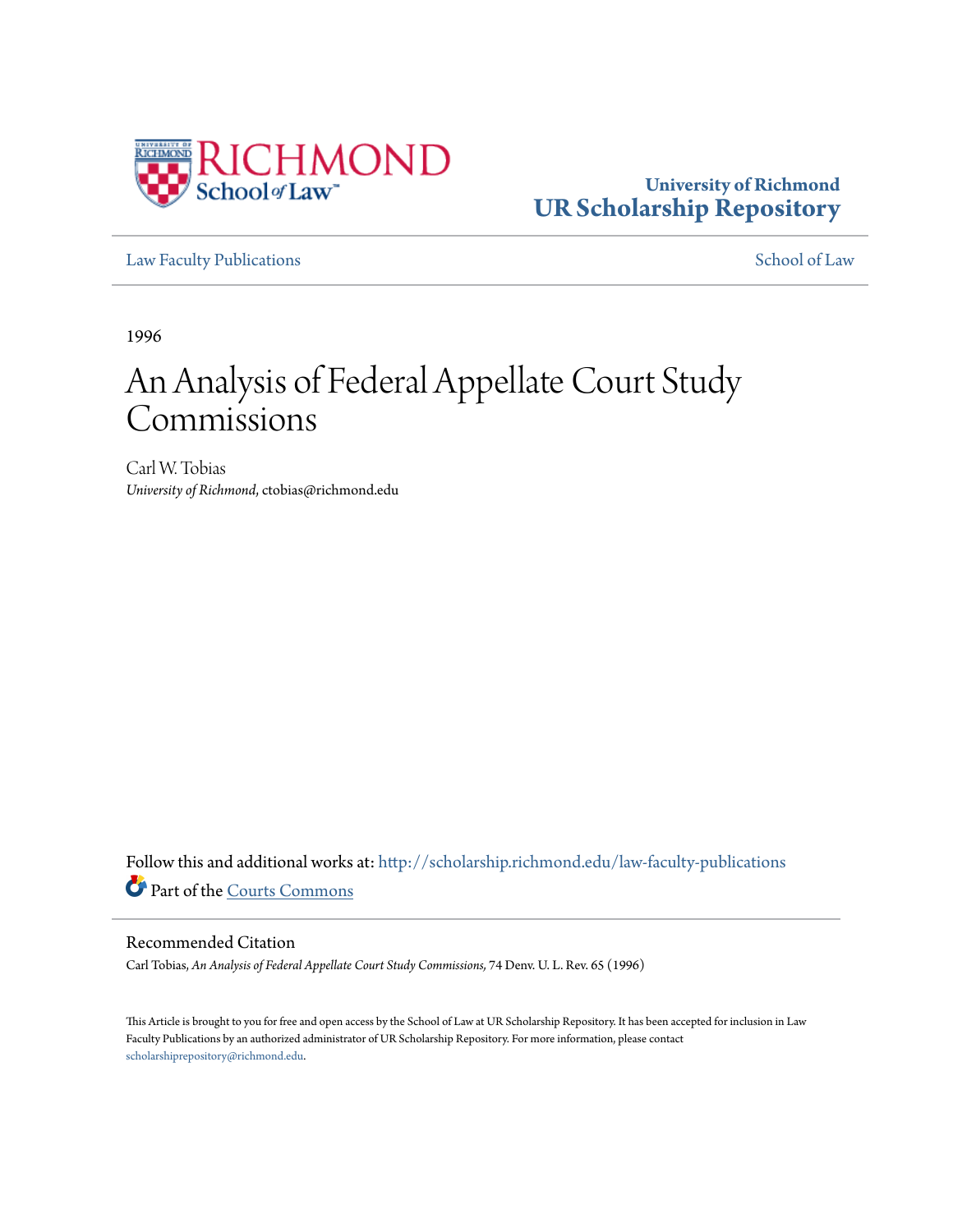### **AN ANALYSIS OF FEDERAL APPELLATE COURT STUDY COMMISSIONS**

#### CARL TOBIAS\*

During the 104th Congress, senators representing Pacific Northwest states mounted the fourth serious effort to split the United States Court of Appeals for the Ninth Circuit since 1983.<sup>1</sup> The Senate Judiciary Committee approved a bill that would have divided the court;<sup>2</sup> however, the Senate eventually passed a measure which would have created a national study commission to analyze the federal appellate system.<sup>3</sup> This compromise was only one of several study proposals that Congress considered in 1995 and 1996. For example, California Governor Pete Wilson and Ninth Circuit Judge Diarmuid O'Scannlain recommended the establishment of commissions which would have assessed the Ninth Circuit.4 Nevertheless, Congress ultimately decided neither to authorize a commission that would evaluate the appeals courts nor to bifurcate the Ninth Circuit partly because each action proved to be rather controversial.

Congressional failure to pass legislation which would have created a study commission or which would have split the court during the last two years does not mean that Congress will ignore these possibilities in the future. Indeed, many public officials who participated most actively in considering the study proposals and the circuit's possible division have clearly stated that they intend to have the 105th Congress seriously examine both prospects.<sup>5</sup> The events described above and the difficulties which growing caseloads increasingly pose for the appeals courts suggest that it is an appropriate time to assess recent proposals for studying the appellate system. This essay undertakes that effort.

<sup>\*</sup> Professor of Law, University of Montana. B.A., Duke University, 1968; L.L.B., University of Virginia School of Law, 1972. I wish to thank Peggy Sanner for valuable suggestions, Cecelia Palmer and Charlotte Wilmerton for processing this piece, and the Harris Trust for generous, continuing support. I serve on the Ninth Circuit Local District Rules Review Committee and on the Advisory Group that the United States District Court for the District of Montana has appointed under the Civil Justice Reform Act of 1990; however, the views expressed here and errors that remain are mine.

I. *See* SEN. COMM. ON THE JUDICIARY, NINTH CIRCUIT COURT OF APPEALS REORGANIZATION ACT OF 1995, s. REP. No. 104-197, at 4-5 (1995).

<sup>2.</sup> Id. at 11.

<sup>3. 142</sup> CONG. REC. S2544-45 (daily ed. Mar. 20, 1996).

<sup>4.</sup> Letter from Pete Wilson, Governor of California, to Senator Orrin Hatch, Chair, U.S. Senate Judiciary Comm. (Dec. 6, 1995) (on file with author) [hereinafter Wilson Letter]; *Ninth Circuit Split: Hearings on S. 956 Before the Senate Comm. on the Judiciary,* 104th Cong. (1995) [hereinafter *Ninth Circuit Split], available in* WESTLAW, Database CONGHRT, File No. 1995 WL 10382809, at \*29; *see also* Diarmuid O'Scannlain, *A Ninth Circuit Split is Inevitable, but Not Imminent,* 56 Omo ST. L.J. 947, 950 (1995) (repeating Judge O'Scannlain's recommendations).

<sup>5.</sup> This assertion is premised on conversations with numerous participants and members of their staff.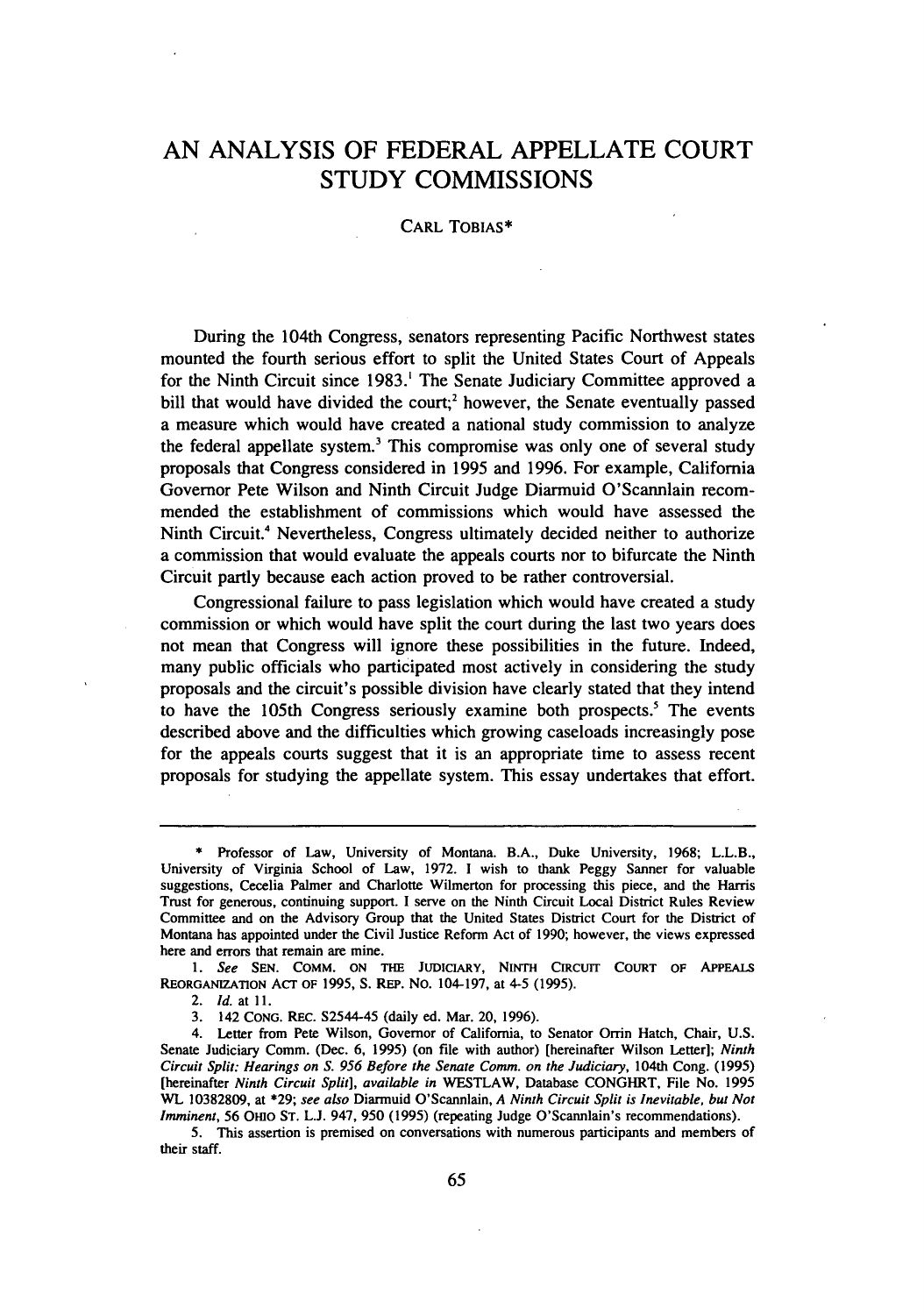The first section of the paper emphasizes congressional consideration of the Ninth Circuit's potential bifurcation while briefly describing legislative branch examination of appeals courts studies. The second part scrutinizes four study commission proposals which public officials proffered. Finding that these proposals either would have afforded insufficient time for a commission to complete the work envisioned or would have been overly narrow in scope, the third section offers suggestions for a national commission which would analyze the appellate courts.

#### I. ACTIVITIES OF THE 104TH CONGRESS

Congressional activity relating to the possible division of the Ninth Circuit warrants considerable treatment here, although some features of the applicable history have been evaluated elsewhere.<sup>6</sup> Moreover, assessment of relevant developments involving the appellate courts that occurred during the most recent Congress should enhance understanding of the study commission proposals which senators and representatives analyzed.

Senators from Pacific Northwest states introduced a bill that would have split the Ninth Circuit in late May  $1995$ .<sup>7</sup> This measure's introduction constituted the fourth analogous effort to divide the appeals court in the last thirteen years.8 The proposal would have included Alaska, Idaho, Montana, Oregon and Washington in a new Twelfth Circuit and would have placed Arizona, California, Hawaii, Nevada, Guam and the Northern Mariana Islands in the Ninth Circuit.<sup>9</sup> The proposed Twelfth Circuit would have been assigned nine active judges and the new Ninth Circuit would have had nineteen active members, but Senate Bill 956 authorized no new judgeships.<sup>10</sup>

On September 13, 1995, the Senate Judiciary Committee held a hearing on S. 956, and the Committee received much cogent testimony from advocates and critics of circuit-division.<sup>11</sup> In a December Committee markup session, the Judiciary Committee approved an amendment in the proposal as introduced which would have left California, Hawaii, Guam and the Northern Mariana Islands in the Ninth Circuit with fifteen judges and would have placed Alaska, Arizona, Idaho, Montana, Nevada, Oregon and Washington, the remaining states of the existing Ninth Circuit, in a new Twelfth Circuit with thirteen judges.<sup>12</sup>

<sup>6.</sup> *See* S. REP. No. 104-197, at 2; Thomas E. Baker, *On Redrawing Circuit Boundaries-- Why the Proposal to Divide the United States Court of Appeals for the Ninth Circuit is Not Such a Good Idea,* 22 ARIZ. ST. L.J. 917 (1990); Carl Tobias, *The Impoverished Idea of Circuit-Splitting,* 44 EMORY L.J. 1357 (1995).

<sup>7.</sup> S. 956, 104th Cong. (1995); *see also* S. 853, 104th Cong. (1995) (setting forth an earlier proposed amendment to Title 28 of the United States Code).

<sup>8.</sup> *See* S. REP. No. 104-197, at 4-5; *see also* Baker, *supra* note 6, at 923-45 (chronicling early and modem attempts to divide the Ninth Circuit and listing the motivations for such efforts); Tobias, *supra* note 6, at 1363-75 (describing the historical proposals for splitting the Ninth Circuit and the arguments for doing so).

<sup>9.</sup> S. 956, 104th Cong. § 2 (1995).

<sup>10.</sup> *Id.* § 3.

<sup>11.</sup> *See Ninth Circuit Split, supra* note 4, at \*1-69.

<sup>12.</sup> *See Markup of Pending Legislation: Hearing of the Senate Judiciary Committee, 104th*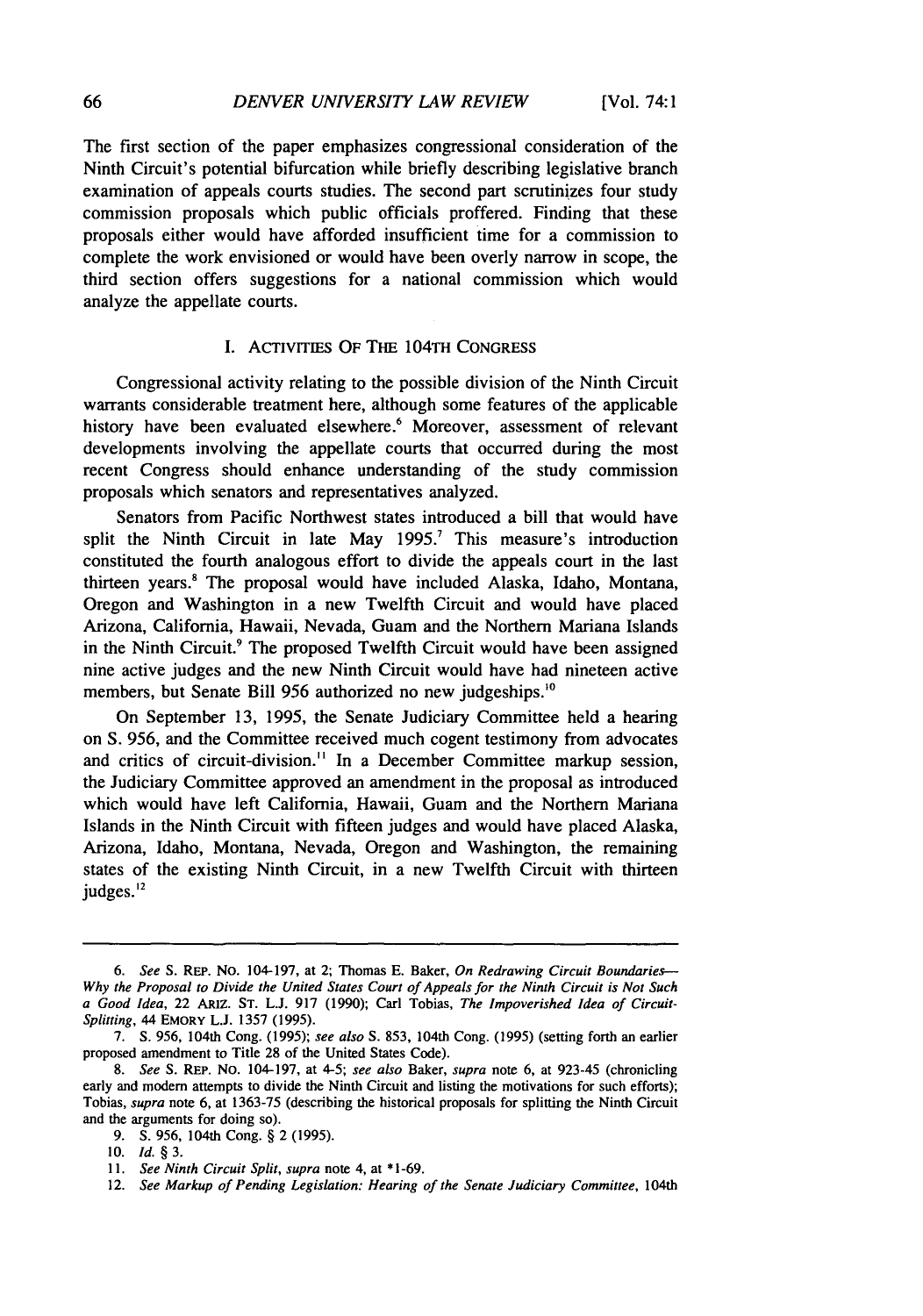The Senate and Committee members received and assessed numerous well-considered ideas that favored and opposed splitting the Ninth Circuit. Division's advocates stressed the problems which have purportedly resulted from the circuit's mammoth size. These encompassed the court's gigantic geographic magnitude, the Circuit's substantial number of judges (twenty-eight members), the court's massive caseload, and the substantial expenses of operating the circuit.<sup>13</sup>

Opponents of the court's division addressed the above arguments in several ways. They claimed that the circuit has instituted reforms which treat complications ascribed to size.<sup>14</sup> For instance, over a decade ago, the circuit created an administrative unit in Seattle where appeals can be filed and orally argued, and this change has proved responsive to the distances that counsel and litigants must travel.<sup>15</sup> Establishment of the projected Twelfth Circuit would not have modified this circumstance for many attorneys who now practice in the proposed circuit. Furthermore, critics suggest that the court's magnitude affords benefits. For example, it offers economies of scale, and provides considerable diversity both in terms of the complexity and novelty of cases, and in terms of the judges' gender, race, political views and geographic origins. <sup>16</sup>

Another important contention of circuit-splitting's proponents was that Ninth Circuit case law is inconsistent. The statistical possibilities for conflicting opinions on a twenty-eight judge court seem significant because, for instance,  $3,276$  combinations of three-judge panels could resolve an issue.<sup>17</sup> The Ninth Circuit Executive Office and experts who have analyzed the circuit have found insufficient inconsistency to warrant concern.<sup>18</sup> The court has correspondingly instituted measures to reduce conflicts. For example, the circuit's staff attorneys fully review every appeal and code into a computer the issues for resolution. The court then assigns to the same three-judge panel those cases which raise similar issues and are ready for resolution at the same time.<sup>19</sup>

Cong. (Dec. 7, 1995) [hereinafter *S. 956 Markup];* S. REP. No. 104-197, at 2.

<sup>13.</sup> *See, e.g.,* 141 CONG. REC. S7504 (daily ed. May 25, 1995) (statement of Sen. Gorton); *id.* at S7505 (statement of Sen. Bums).

<sup>14.</sup> *See Ninth Circuit Split, supra* note 4, at \* 15 (statement of Sen. Feinstein).

<sup>15.</sup> *See generally* JOSEPH s. CECIL, ADMINISTRATION OF JUSTICE IN A LARGE APPELLATE COURT: THE NINTH CIRCUIT INNOVATIONS PROJECT 13-14 (1985); Baker, *supra* note 6, at 929.

<sup>16.</sup> *See, e.g.*, OFFICE OF THE CIRCUIT EXECUTIVE FOR THE U.S. COURTS FOR THE NINTH CIRCUIT, POSITION PAPER IN OPPOSITION TO S. 956-NINTH CIRCUIT COURT OF APPEALS REORGANIZATION ACT OF 1995 (6/22195) (1995) [hereinafter s. 956 POSITION PAPER]; Steve Albert, *Congress Weighs Plan to Divide the 9th Circuit,* LEGAL TIMES, Feb. 1, 1993, at 12, 13 (quoting former Chief Judge James Browning's assertion that court's diversity is an asset in response to previous attempts at splitting the circuit).

<sup>17.</sup> *See* Baker, *supra* note 6, at 938; *Ninth Circuit Split, supra* note 4, at \*10 (statement of Sen. Gorton).

<sup>18.</sup> *See* S. 956 POSITION PAPER, *supra* note 16, at 4-5; Arthur D. Hellman, *Jumboism and*  Jurisprudence: The Theory and Practice of Precedent in the Large Appellate Court, 56 U. CHI. L. REV. 541 (1989).

<sup>19.</sup> Arthur D. Hellman, *Central Staff in Appellate Courts: The Experience of the Ninth Circuit,* 68 CAL. L. REV. 937, 944-45, 957-58 (1980).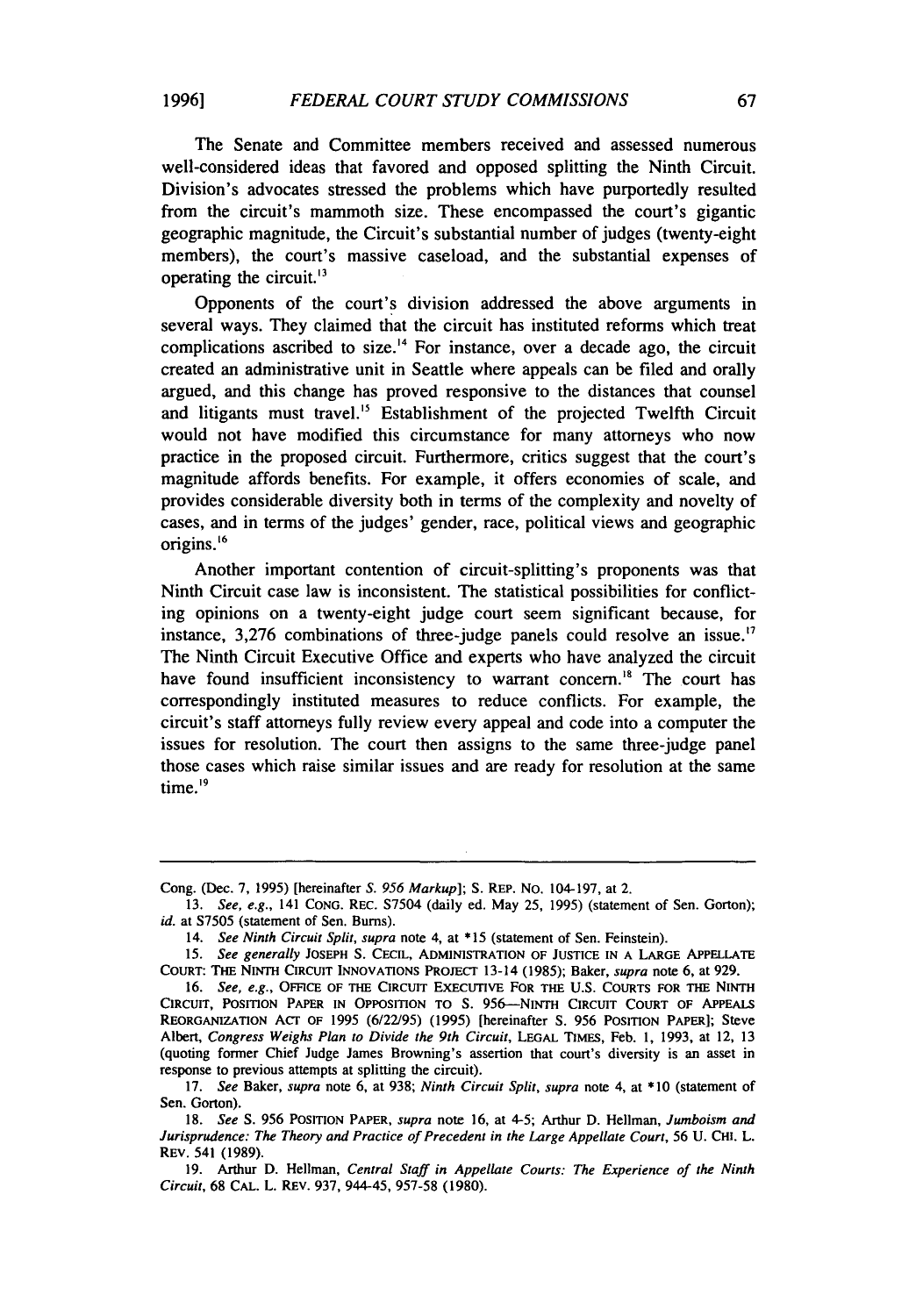The third argument of S. 956's advocates was that the court's California judges, perspectives and appeals have dominated the Pacific Northwest.<sup>20</sup> This contention partly reflected the champions' dissatisfaction with Ninth Circuit decisions in fields, such as environmental law and the death penalty.<sup>21</sup> In prior attempts to divide the court, some opponents charged proponents of circuit splitting of acting primarily for political reasons, and of specifically engaging in "environmental gerrymandering."<sup>22</sup> Critics also challenged the proponents' underlying premise that judges who were located in California were monolithic and idiosyncratic.<sup>23</sup> Assessment of the judges' viewpoints and the computerized, random selection of three-judge panels made untenable efforts to stereotype the circuit's California judges.<sup>24</sup> Finally, a majority of the court's active judges were not even stationed in California.<sup>25</sup>

There are certain additional ideas which proponents and critics enunciated in support of and against the Ninth Circuit's division. Critics emphasized that the proposed Ninth Circuit would have had a significantly less beneficial ratio of three-judge panels to appeals than the new Twelfth Circuit and a considerably less advantageous ratio than the current Ninth Circuit. Panels of the proposed Ninth Circuit would have annually faced 1,014 appeals and panels of the proposed Twelfth Circuit would have annually confronted 645 cases, while panels of the existing Ninth Circuit addressed 868 filings in 1994. $26$  Critics also argued that the proposed Twelfth Circuit would have imposed much new administrative expense and would have replicated functions which the Ninth Circuit now discharges satisfactorily.<sup>27</sup> Moreover, opponents claimed\_ that most active members of the court and many attorneys who practice before it opposed bifurcation.<sup>28</sup>

Proponents of circuit-splitting urged that judges on a smaller court, such as the proposed Twelfth Circuit which would have had nine judges, would be more collegial, thereby enhancing efficiency.<sup>29</sup> This proposition has some

23. Baker, *supra* note 6, at 941; Tobias, *supra* note 6, at 1373.

27. See S. 956 POSITION PAPER, *supra* note 16, at 2-3.

28. *See* S. REP. NO. 104-197, at 20-21; SECOND S. 956 POSITION PAPER, *supra* note 26, at 5.

29. *See* S. REP. No. 104-197, at 10; *see also S .. 956 Markup, supra* note 12 (approving thirteen judges for proposed reconfigured Twelfth Circuit and fifteen judges for proposed reconfigured Ninth Circuit).

<sup>20.</sup> *See, e.g.,* 141 CONG. REC. S7504 (daily ed. May 25, 1995) (statement of Sen. Gorton).

<sup>21.</sup> *See, e.g.,* 141 CONG. REC. S7504-05, (daily ed. May 25, 1995) (statements of Sen. Gorton and Sen. Burns).

<sup>22.</sup> *See, e.g., Ninth Circuit Court of Appeals Act of 1989: Hearing on S. 948 Before the*  Subcomm. on Courts and Admin. Practice of the Senate Comm. on the Judiciary, 101st Cong. 284, 286 (1990) (statement of Sen. Wilson); Dan Trigoboff, *Northwest Favors Splitting "California" Circuit,* LEGAL TIMES, June 12, 1989, at 2 (quoting former Chief Judge Goodwin).

<sup>24.</sup> Baker, *supra* note 6, at 941-42.

<sup>25.</sup> *See* THE AMERICAN BENCH: JUDGES OF THE NATION 4, 22-93 (Marie T. Finn et al. eds., 1995-96).

<sup>26.</sup> *See* S. 956 POSITION PAPER, *supra* note 16, at 5-6; *see also* OFFICE OF THE CIRCUIT EXECUTIVE FOR THE U.S. COURTS FOR THE NINTH CIRCUIT, POSITION PAPER IN OPPOSITION TO S. 956-NINTH CIRCUIT COURT OF APPEALS REORGANIZATION ACT OF 1995 (12/7/95) AND COM-PANION BILL H.R. 2935 (2/1/96) 3 (Mar. 7, 1996) [hereinafter SECOND S. 956 POSITION PAPER] (finding that reconfiguration, approved in December markup, meant that proposed Ninth Circuit would have annually faced 1065 appeals and proposed Twelfth Circuit would have annually confronted 765 appeals).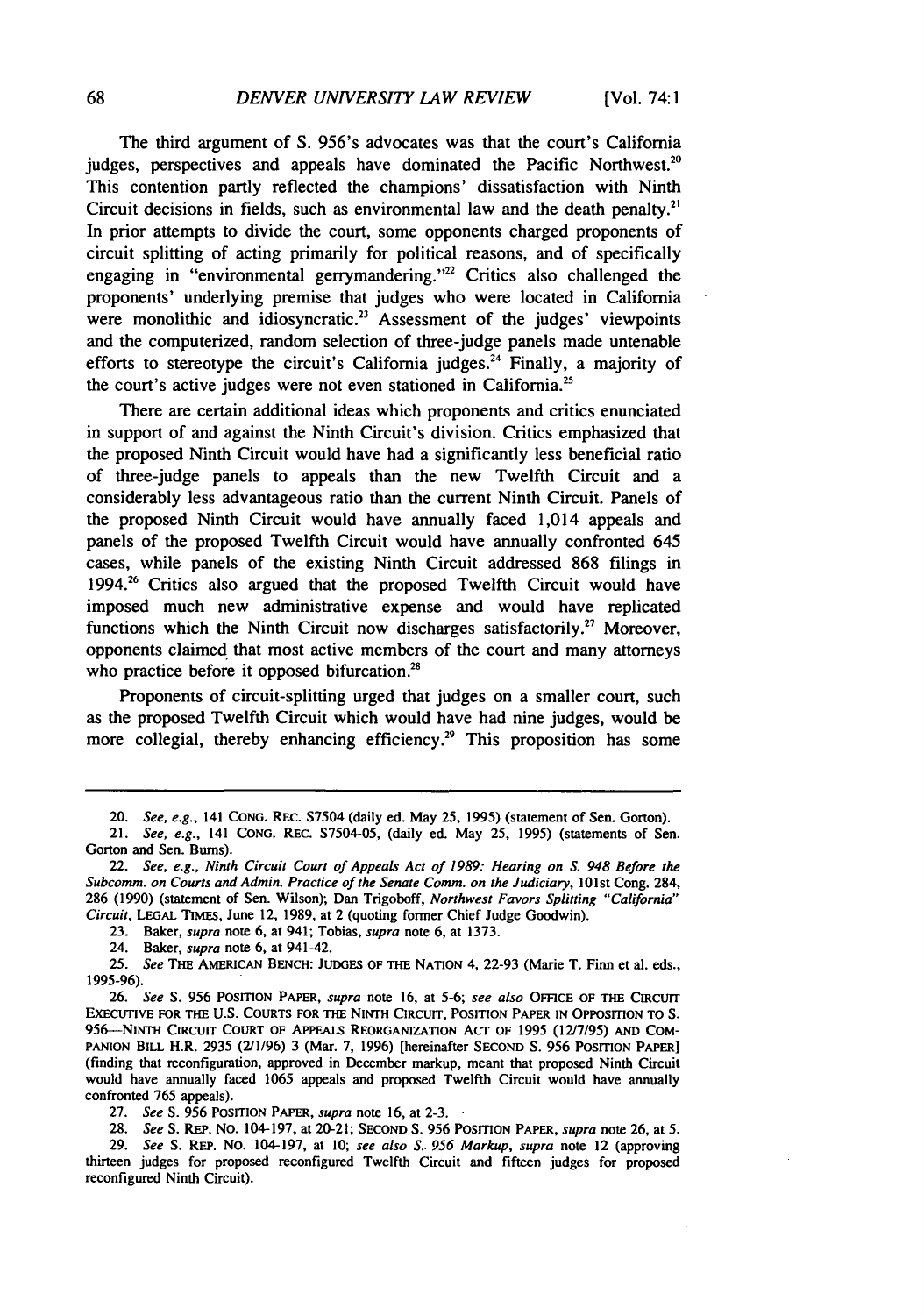validity; however, additional evidence suggested that familiarity could lead to disadvantageous routinization and in certain situations might have fostered disagreement.<sup>30</sup> The circuit's small size may have concomitantly sacrificed the benefits of diversity and economies of scale that a bigger court offers.

On March 18, 1996, a few of S. 956's advocates attempted to have the Senate consider the circuit-splitting measure as an amendment to federal courts appropriations legislation. Critics of the bill sharply attacked this effort on procedural grounds; however, senators participated in much substantive debate over the court's division.<sup>31</sup> Proponents and opponents ultimately agreed on a study commission proposal which received strong bipartisan support, and the Senate approved a commission on March  $20<sup>32</sup>$  Upon receipt of the Senate measure, the House assigned the proposal to the Judiciary Subcommittee on Intellectual Property and Judicial Administration which Representative Carlos Moorhead (R-Cal.) chaired; however, Congress took no final action on the Senate proposal during the 104th Congress.<sup>33</sup>

#### II. ANALYSIS OF COMMISSION PROPOSALS

#### A. *The Senate Proposal*

The Senate proposal required that the commission "transmit its report to the President and the Congress no later than February 28, 1997" and that the Senate Judiciary Committee act within sixty days of the document's transmittal.<sup>34</sup> This measure was somewhat different than an earlier study commission suggestion that Senator Dianne Feinstein (D-Cal.) had developed and offered as an amendment which the Judiciary Committee narrowly rejected during its December 7, 1995 markup.<sup>35</sup> Senator Feinstein's proposal provided a two-year period for a commission to complete its analysis and did not require that the Judiciary Committee act on the commission report.<sup>36</sup>

The time frame which the March 21, 1996 proposal provided for the commission to conclude its assessment was insufficient at the time that the Senate approved it. An informative yardstick for evaluating this temporal consideration is the time which analogous study entities have required to finish similar projects. The Federal Courts Study Committee conducted the most recent analogous endeavor, and that entity consumed eighteen months in

<sup>30.</sup> *See* Carl Tobias, *The D.C. Circuit as a National Court,* 48 U. MIAMI L. REv. 159, 168- 70 ·(1993). *See generally* FRANK M. COFFIN, ON APPEAL 213-29 (1994) (defining appellate collegiality and discussing what can be done to foster it).

<sup>31.</sup> *See* 142 CONG. REC. S2219-48 (daily ed. Mar. 18, 1996).

<sup>32. 142</sup> CONG. REC. S2544-45 (daily ed. Mar. 20, 1996). The Senate decision to leave the Ninth Circuit intact was advisable. Dividing the court would have been a limited reform, and it could have precluded implementation of numerous solutions which might prove more effective, such as realigning the existing regional circuits, establishing a third tier of appellate courts, or creating additional judgeships.

<sup>33.</sup> *See* 142 CONG. REC. Hl 1644-01, HI 1859 (daily ed. Sept. 28, 1996).

<sup>34.</sup> *See* 142 CONG. REC. S2545 (daily ed. Mar. 20, 1996).

<sup>35.</sup> *See S. 956 Markup, supra* note 12 (statement of Sen. Feinstein); S. REP. No. 104-197, at 20.

<sup>36.</sup> *See S. 956 Markup, supra* note 12 (statement of Sen. Feinstein).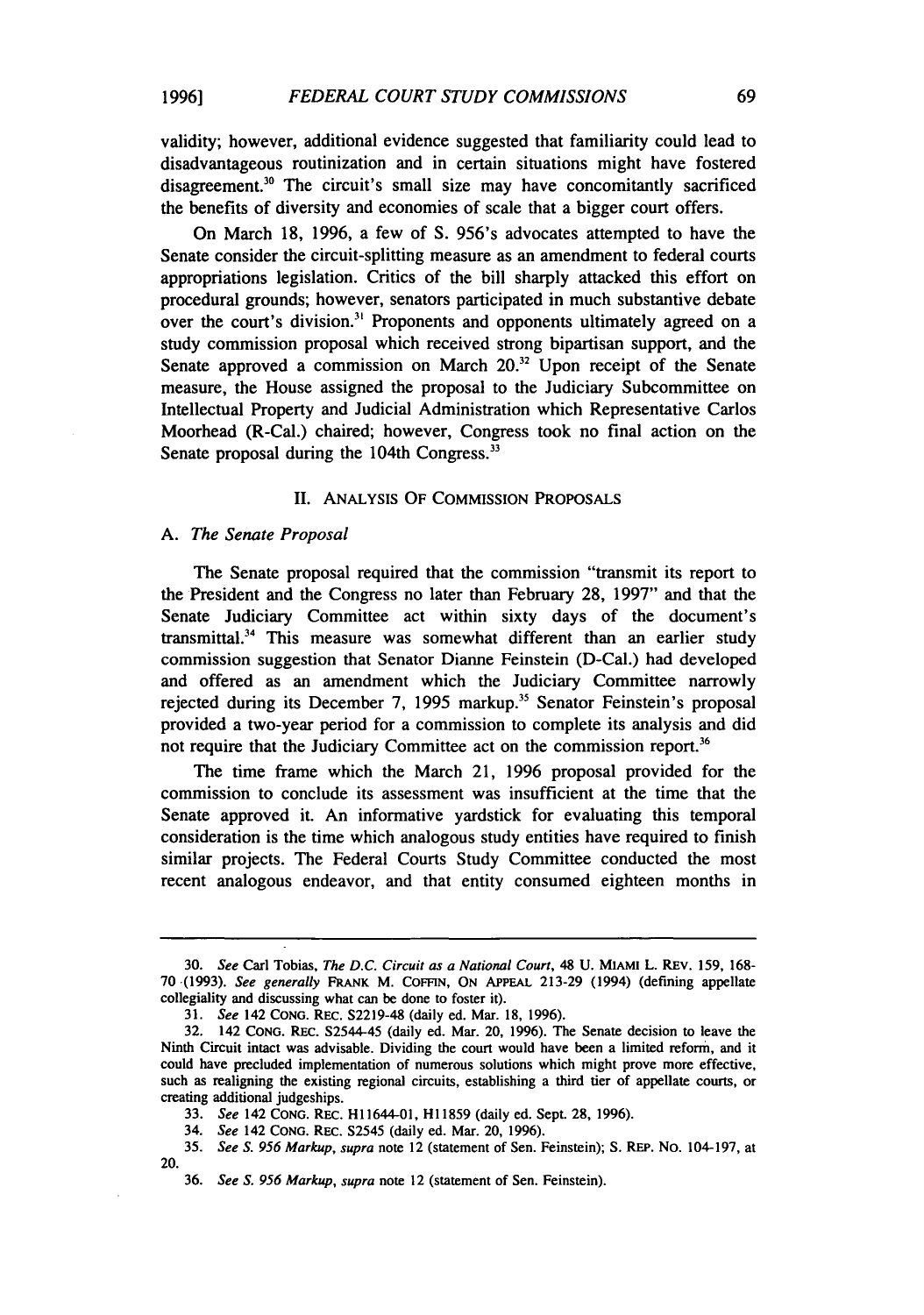completing its work.<sup>37</sup> Some federal court observers found this time period inadequate and suggested that the temporal limitation might have prevented the Study Committee from assembling an even better report.<sup>38</sup> The Commission on Revision of the Federal Court Appellate System (Hruska Commission) undertook another similar endeavor, and this group concluded its study of the appeals courts after eighteen months.<sup>39</sup>

Comparison of the March 21, 1996 Senate proposal with these prior, analogous study commission efforts thus suggests that the recent Senate measure would have allotted too little time for the proposed commission to complete the finest possible study. Legislative inaction, therefore, was probably advisable. Congress should not have established a commission which lacked adequate time to collect the most accurate data and to formulate the best suggestions.

Rather similar difficulties involving scope also seemed to accompany the proposed commission's mandate which the Senate included in the March 21, 1996 measure. This proposal provided that the commission's functions were to:

- (1) study the present division of the United States into the several judicial circuits;
- (2) study the structure and alignment of the Federal courts of appeals with particular reference to the Ninth Circuit; and
- (3) report to the President and the Congress its recommendations for such changes in circuit boundaries or structure as may be appropriate for the expeditious and effective disposition of the caseload of the Federal Courts of Appeal, consistent with fundamental concepts of fairness and due process.<sup>40</sup>

<sup>37.</sup> *See* FEDERAL COURTS STUDY COMMITTEE, JUDICIAL CONFERENCE OF THE UNITED STATES, REPORT OF THE FEDERAL COURTS STUDY COMMITTEE 31 (1990) [hereinafter FEDERAL COURTS STUDY COMMITTEE REPORT]; *see also* Judicial Improvements and Access to Justice Act, Pub. L. No. 100-702, 102 Stat. 4642, 4644-45 (1988).

<sup>38.</sup> Telephone Interview with Arthur Hellman, Professor of Law, University of Pittsburgh (June 1, 1996); Tobias, *supra* note 6, at 1408.

<sup>39.</sup> *See* COMMISSION ON REVISION OF THE FEDERAL COURT APPELLATE SYSTEM, THE GEOGRAPHIC BOUNDARIES OF THE SEVERAL JUDICIAL CIRCUITS: RECOMMENDATION FOR CHANGE, *reprinted in* 62 F.R.D. 223 (1973) [hereinafter CIRCUIT BOUNDARY RECOMMENDATION]; *see also*  Act of Oct. 13, 1972, Pub. L. No. 92-489, 86 Stat. 807-08 (1973) (establishing the Commission on Revision of the Federal Appellate System of the United States). The Act required the Commission to report its recommendations regarding the geographical boundaries of the circuits within 180 days after the ninth member was appointed and to report on the structure and internal procedures of the appellate system within 15 months of the date the ninth member was appointed. The Long Range Planning Committee of the Judicial Conference recently required over four years to compile its final long range plan; however, given the Committee's emphasis on long-term planning, that endeavor resembled less closely the March 21, 1996 proposal which the Senate considered than the Hruska Commission and the Federal Courts Study Committee. *See* JUDICIAL CONFERENCE OF THE UNITED STATES, LONG RANGE PLAN FOR THE FEDERAL COURTS 3 (1995); COMMITTEE ON LONG RANGE PLANNING, JUDICIAL CONFERENCE OF THE UNITED STATES, PROPOSED LoNG RANGE PLAN FOR THE FEDERAL COURTS 2 (1995).

<sup>40. 1.42</sup> CONG. REC. S2545 (daily ed. Mar. 20, 1996).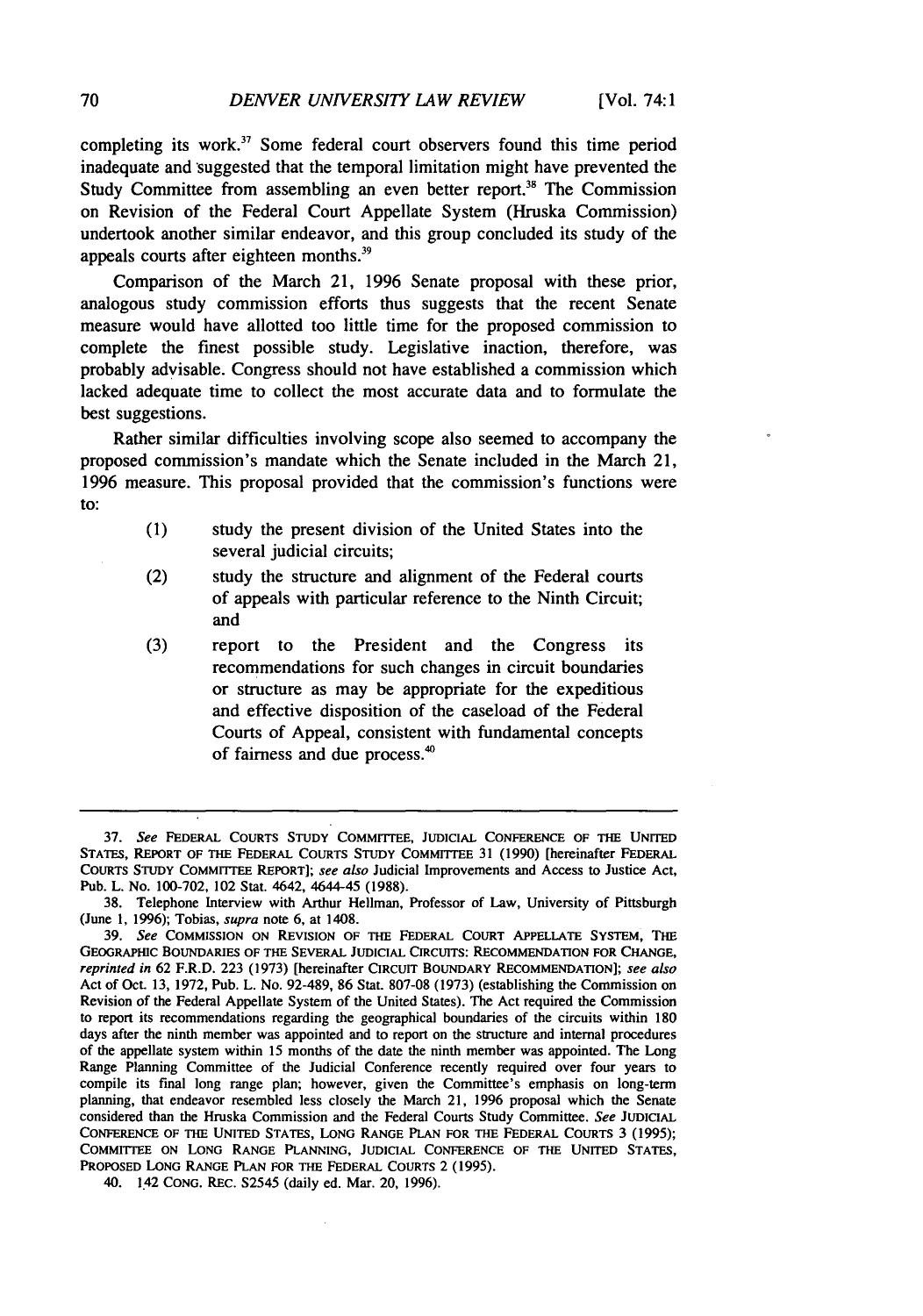The charge provided appeared overly narrow. For instance, the initial two mandates required the commission to analyze the country's present division into several appeals courts and the structure and alignment of the federal circuits "with particular reference to the ninth circuit"<sup>41</sup> but did not speak to the increasing number of appeals which is the major complication that the appellate courts currently face.<sup> $42$ </sup> The two strictures probably could have been interpreted, however, to include docket growth.

The third command did specifically prescribe suggestions for improvement that would lead to "expeditious and effective disposition" of appeals.43 Nevertheless, those recommendations for alterations were limited to "such changes in circuit boundaries or structure as may be appropriate for" prompt and efficacious resolution.<sup>44</sup> Confining commission consideration to structural alternatives would have been too narrow. There are many other ways of treating the problems attributable to mounting caseloads which should not be described as structural. Examples are increases in the complement of judges authorized and measures, such as those implemented by the Ninth Circuit, which a number of appellate courts have instituted.<sup>45</sup> Precluding commission consideration of non-structural options seemed unwise because it would have eliminated numerous apparently promising approaches. This circumstance was worsened because it was quite difficult to ascertain which measures would have appeared most efficacious until the commission that was established had carefully assembled, assessed and synthesized the maximum applicable information.

#### B. *Additional Ninth Circuit-Specific Proposals*

During the debate over the advisability of dividing the Ninth Circuit and of passing S. 956, Governor Wilson and Judge O'Scannlain offered separate proposals to create a commission to study the circuit. Governor Wilson raised the possibility of establishing a commission in a letter which he sent to Senator Orrin Hatch (R-Utah), Chair of the Senate Judiciary Committee, on the eve of the December 1995 Committee markup.<sup>46</sup> Judge O'Scannlain mentioned the prospect during his testimony in the September 1995 Judiciary Committee hearing.<sup>47</sup>

<sup>41.</sup> *Id.* The proposal that Senator Feinstein developed was similar, but it did not include the phrase "with particular reference to the Ninth Circuit." *See* S. *956 Markup, supra* note 12 (statement of Sen. Feinstein). However, "any national analysis of the appeals courts may well emphasize this circuit." *See infra* text accompanying note 59.

<sup>42.</sup> *See, e.g.,* FEDERAL COURTS STUDY COMMITIEE REPORT, *supra* note 37, at 109; THOMAS E. BAKER, RATIONING JUSTICE ON APPEAL 31-51 (1994).

<sup>43. 142</sup> CONG. REC. S2545 (daily ed. Mar. 20, 1996).

<sup>44.</sup> *Id.* 

<sup>45.</sup> *See, e.g.,* S. REP. No. 104-197, at 27-28; Tobias, *supra* note 6, at 1363-64, 1405-07; *supra* notes 15, 19 and accompanying text.

<sup>46.</sup> Wilson Letter, *supra* note 4.

<sup>47.</sup> *See Ninth Circuit Split, supra* note 4, at \*29.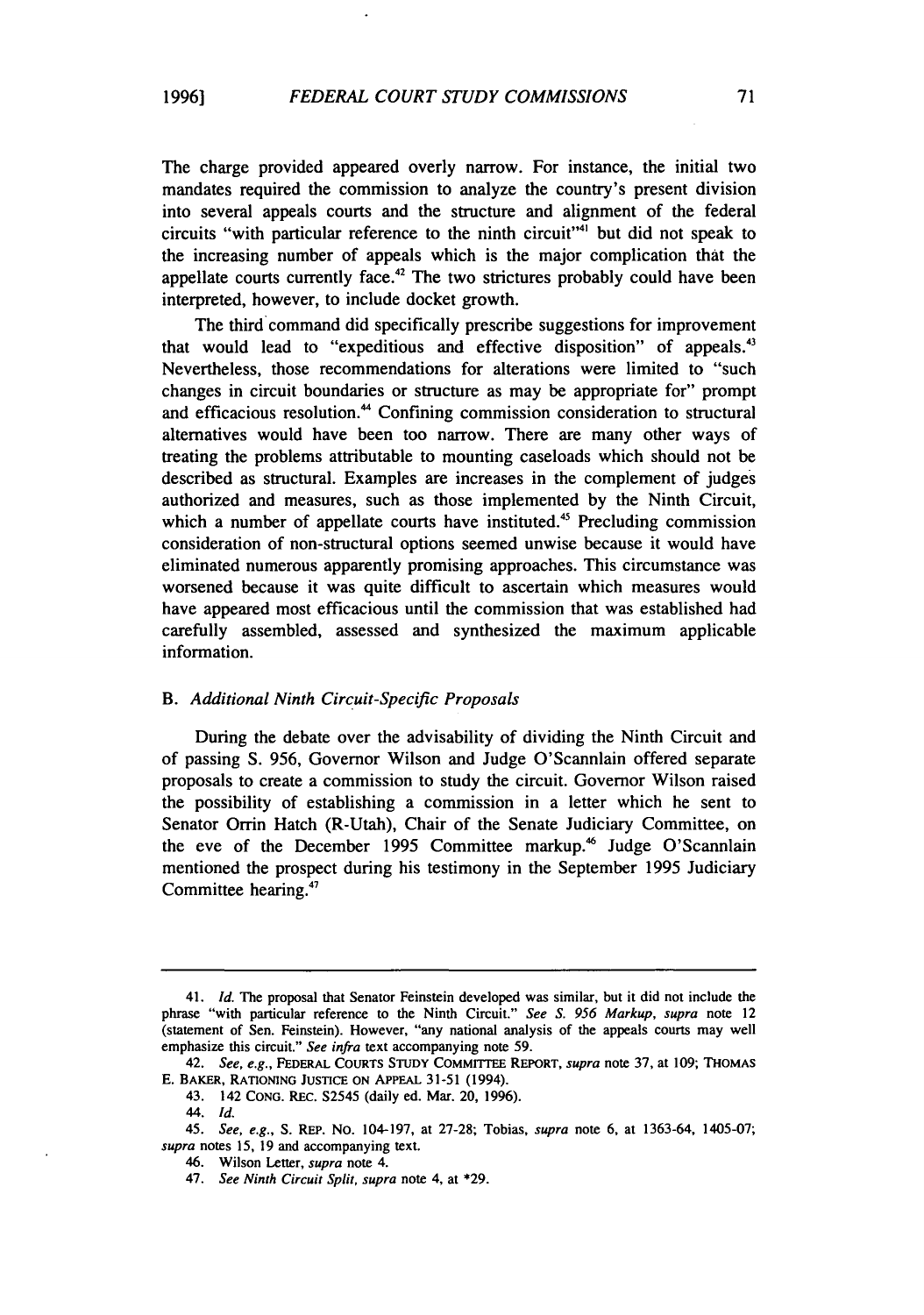Governor Wilson wrote Senator Hatch to register his "strong opposition to any split before an objective study is concluded as to whether a split will properly address the concerns that have been raised concerning the size of the circuit."48 The governor expressed the belief that such an analysis could "focus on the concerns raised about the Ninth Circuit and determine whether a split is the answer."49 By way of illustration, he observed that "reform of our habeas corpus procedures and reforms which curb frivolous inmate litigation may d9 more to address a growing caseload than splitting the circuit." Governor Wilson urged that "a study be commissioned to carefully examine the concerns raised about the Ninth Circuit and determine whether the concerns are legitimate and whether a change in the circuit's boundaries is the best method of addressing them."50 The Governor offered no additional specific recommendations regarding the study. Perhaps most salient was his clear suggestion that the evaluation be limited in scope to the Ninth Circuit.

Judge O'Scannlain proposed that Congress "direct the Circuit judges of the Ninth Circuit to reflect over the next few years and then to recommend, as did the judges on the Fifth Circuit Court of Appeals in the 1980s, what the proper division of their circuit should be."<sup>51</sup> He proposed that the Ninth Circuit judges' suggestion be premised on an assessment of those considerations which would best enable the court to fulfill its objectives in the future.<sup>52</sup> Judge O'Scannlain urged that any Ninth Circuit realignment or restructuring insure accountability to all individuals whom the court now serves.<sup>53</sup> He admonished champions of prompt circuit bifurcation that there had been "no recent systematic evaluation of the division of the Ninth Circuit ... since the ... [Hruska] Commission report in the 1970s."54

The problem with the studies which Governor Wilson and Judge O'Scannlain proposed was that their geographic scope would have been overly narrow. An assessment confined to the Ninth Circuit would by definition have been incomplete. The major difficulties that most of the circuits and the appellate system now face involve increasing caseloads, and these problems are essentially systemic complications which will probably require systemic treatment. A study that encompassed solely the Ninth Circuit, therefore, necessarily would have failed to address all of the difficulties being experienced and would have resulted in only partial recommendations. Had Congress implemented remedies which applied only to the Ninth Circuit, those

<sup>48.</sup> Wilson Letter, *supra* note 4. For a sense of the divergent views regarding the size of the Ninth Circuit see *supra* notes 13-16 and accompanying text.

<sup>49.</sup> Wilson Letter, *supra* note 4.

<sup>50.</sup> Id.

<sup>51.</sup> *Ninth Circuit Split, supra* note 4, at \*29; *see generally* Tobias, *supra* note 6, at 1361-62 (analyzing the decision to divide the Fifth Circuit).

<sup>52.</sup> *Ninth Circuit Split, supra* note 4, at \*29.

<sup>53.</sup> Id.

<sup>54.</sup> Id. For the first set of recommendations by the Hruska Commission regarding boundaries for the circuits, see CIRCUIT BOUNDARY RECOMMENDATION, *supra* note 39. For a brief historical treatment of the Hruska Commission see Baker, *supra* note 6, at 924-26 and Tobias, *supra* note 6, at 1361-63.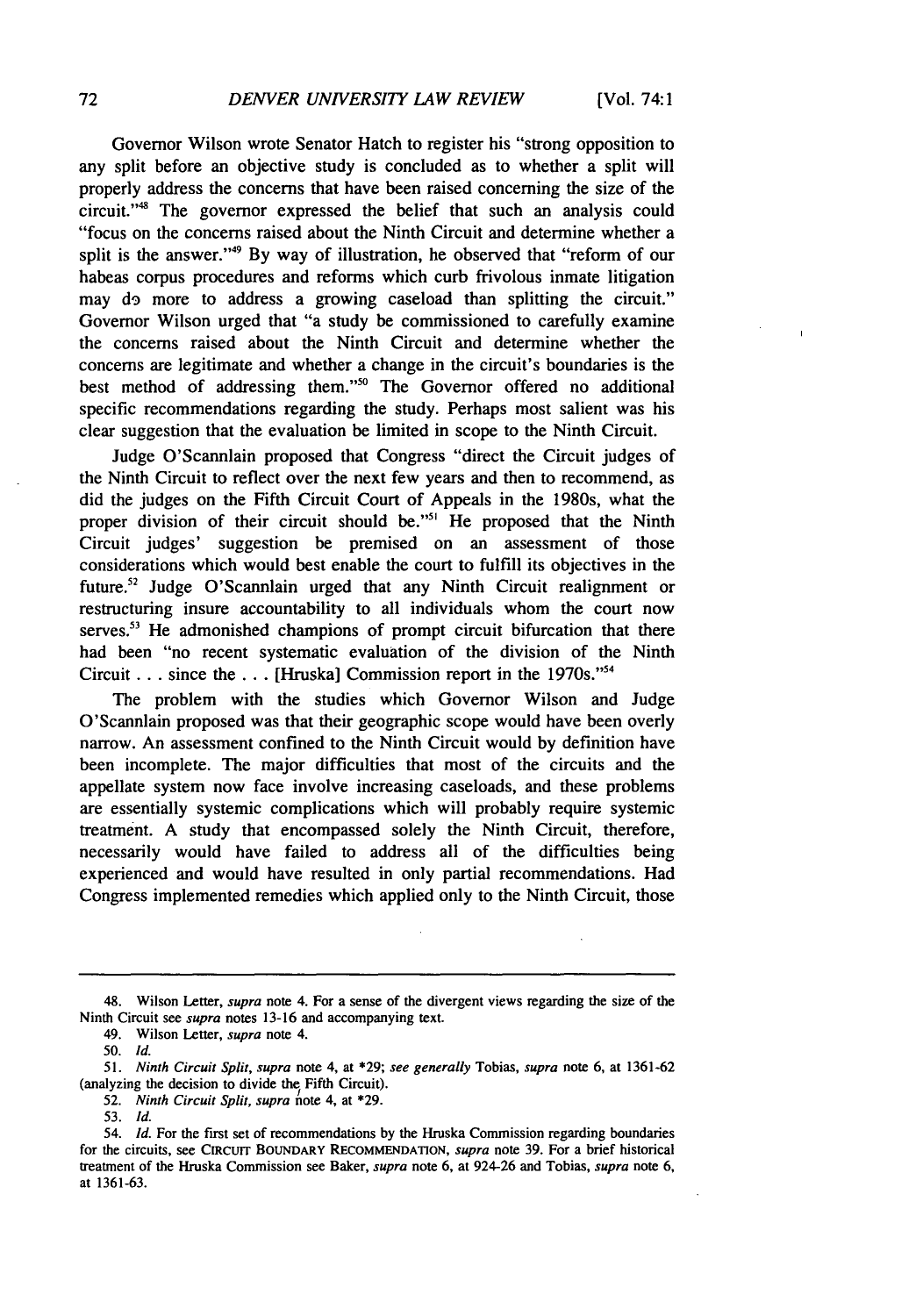measures could well have precluded subsequent effectuation of more comprehensive solutions.

#### III. SUGGESTIONS FOR THE FuTURE

The material in the second segment of this essay indicates that the time frame provided for concluding the commission's work and that entity's charter, which the Senate prescribed in the March 20, 1996 proposal, were too circumscribed. The study suggestion that Senator Feinstein developed was responsive to temporal concerns because it afforded two years for completion of the effort; however, the analysis which she recommended would have been only marginally broader in scope than the Senate measure.<sup>55</sup> The evaluations that Governor Wilson and Judge O'Scannlain suggested would correspondingly have been too limited in terms of their geographic compass.<sup>56</sup>

The difficulties which attended these study proposals do not necessarily mean that national examination of the appellate courts is inadvisable. Indeed, there is an important need to assess the appeals courts before growing dockets overwhelm the system and additionally undermine the quality of appellate justice dispensed by, for instance, further reducing the number of oral arguments granted or published opinions issued. $57$ 

When the 105th Congress considers proposals for studying the appeals courts, it should broadly view the temporal aspect, and the scope, of projected commission efforts. The time required for completing prior similar assessments, namely the Hruska Commission and the Federal Courts Study Committee, indicates that Congress ought to provide any commission proposed at least eighteen months, but probably two years, to finish its work. This time frame should permit the entity to collect, analyze and synthesize the maximum relevant material and to develop the most effective suggestions.

Congress could rather felicitously enlarge the evaluation's scope by omitting the limiting commands that the Senate imposed in the mandate for the projected commission which the Senate considered during 1996. For example, the "study" restrictions regarding "structure and alignment" as well as respecting the Ninth Circuit included in the Senate measure,<sup>58</sup> the latter of which resembled the Ninth Circuit limitation articulated by Governor Wilson and Judge O'Scannlain, might be deleted. However, the considerations, principally involving the Ninth Circuit's magnitude, which I surveyed earlier<sup>59</sup> mean that any national analysis of the appeals courts may well emphasize this circuit. The "recommendations" stricture regarding "changes in

*<sup>55.</sup> See S. 956 Markup, supra* note 12 (statement of Sen. Feinstein); *see also supra* text accompanying notes 35 and 36 and text of note 41 (discussing Sen. Feinstein's proposal).

<sup>56.</sup> *See supra* notes 46-54 and accompanying text.

<sup>57.</sup> For 12 month's data on the disposition of cases heard by the appeals courts through September 30, 1995, see LEONIDAS R. MECHAM, JUDICIAL BUSINESS OF THE UNITED STATES COURTS, tbl. S-1, at 28; tbl. S-3, at 30 (1995). *See generally* Martha J. Dragich, *Once a Century: Time for a Structural Overhaul of the Federal Courts,* 1996 WIS. L. REV. 11, 25-32 (arguing that burgeoning caseloads cause a "dilution of appellate justice in individual cases").

<sup>58.</sup> *See supra* note 40 and accompanying text.

<sup>59.</sup> *See supra* notes 13, 17 and accompanying text.